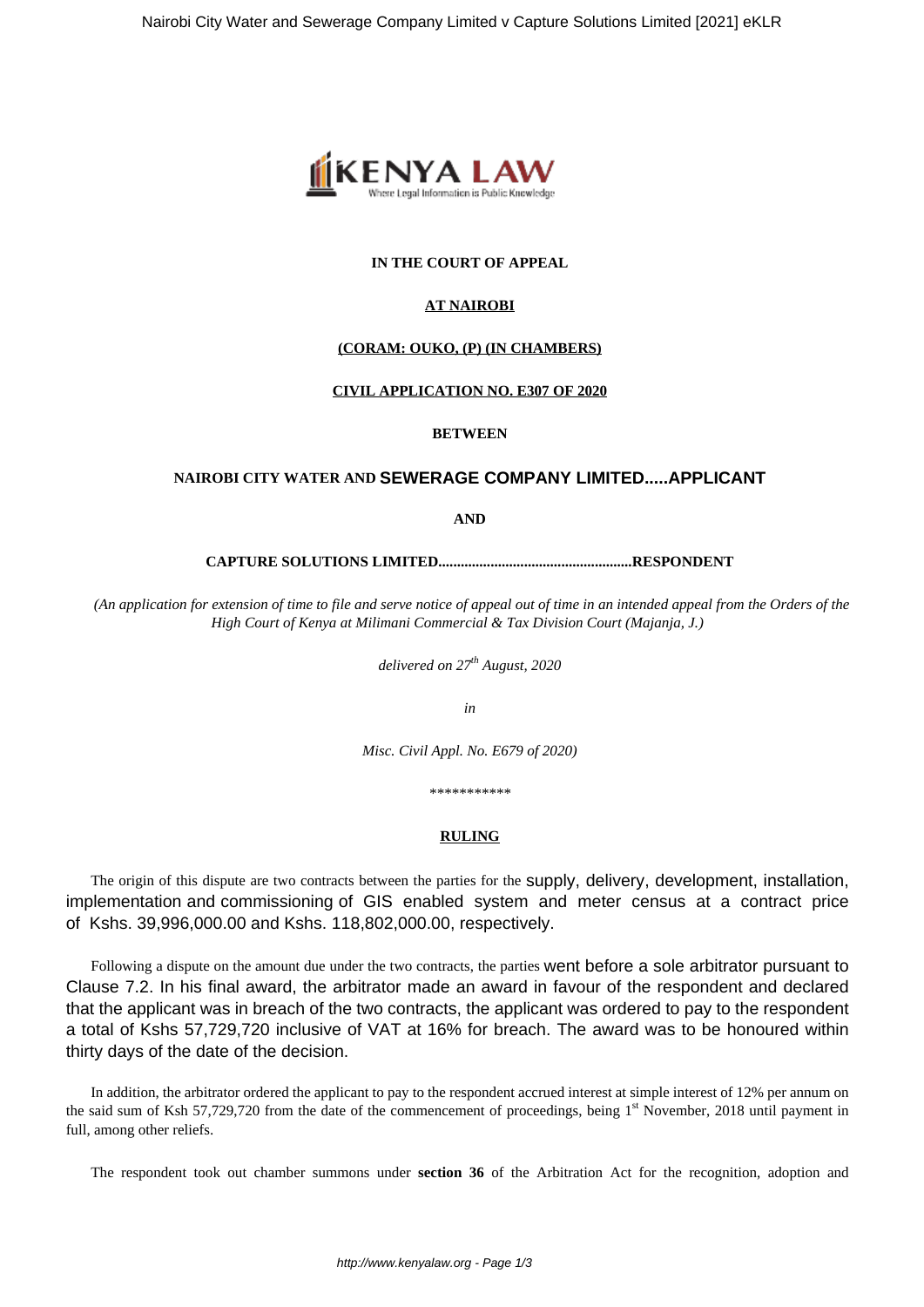enforcement of the award as a decree of the court.

On  $27<sup>th</sup>$  August, 2020 Majanja, J. allowed the application holding that the applicant had failed to prove that the award was contrary to public policy or that the arbitrator dealt with matters beyond the scope of the reference.

On the other hand, the Judge found that the respondent had met the conditions for recognition and enforcement of an award under **section 36** aforesaid. In the result, he allowed the application, effectively granting leave to the respondent to enforce the award as a decree of the court.

The applicant has come before me, as a single judge, with a motion to extend time for it to file and serve the notice of appeal, explaining the delay on **"a deliberate re-examination and scrutiny of facts pertaining to this matter, including seeking a second opinion on the matter, all of which took longer than the period anticipated by Law for the delay."**; that the decision arose at the height of the COVID-19 pandemic which affected institutional operations and the turnaround time in decision-making; that the intended appeal has very reasonable chances of success, considering that the award derogates from the principles of public procurement of prudent, responsible and lawful use of public finances.

In conclusion, the applicant submitted that a delay of 21 days is not inordinate but excusable; and that the intended appeal is arguable; and that, if the decision is not challenged, the applicant faces execution for an unconscionable sum of Kshs. 57, 729, 720, hence the plea for time to be enlarged to enable the applicant to challenge the decision in question.

### For those arguments, the applicant relied on **Thuita Mwangi vs. Kenya Airways Ltd (2003)** eKLR to **Nicholas Kiptoo Arap Korir Salat vs. IEBC and 7 Others** (2014) eKLR.

The respondent, for its part, maintains that the delay was for a period 34 days and not 21 days as suggested by the applicant; that the intended appeal will have little chances of success; that the right of appeal to the High Court and an application to the High Court to set-aside an award are one and the same cause of action; that that right was extinguished when the High Court made an order recognizing the award after hearing arguments by both sides; and that the applicant has since filed another appeal, Civil Appeal No. Nbi. E514 of 2020, which relates to the very matter as the intended appeal.

Finally, the respondent submitted that the Court does not have jurisdiction to entertain the intended appeal, and to interrogate the merits of an arbitral award, in the absence of the High Court's pronouncement on the award.

When considering whether or not to extend time for the reasons given in this application, the single Judge will essentially be exercising a judicial discretion which is wide and unfettered. (See **Leo Sila Mutiso vs. Rose Wangari Mwangi,** Civil Application No. Nai. 255 of 1997).

Though wide and unfettered, the discretion must be exercised judiciously and upon reason rather than arbitrarily, capriciously, on whim, or sentiment. (See. **Julius Kamau Kithaka vs. Waruguru Kithaka Nyaga & 2 Others,** CA. No. 14 of 2013).

Some of the considerations to be borne in mind, and which are certainly not exhaustive of the catalogue, are the length of the delay, the reason(s) for the delay, the possible prejudice that each party stands to suffer; the conduct of the parties; the need to balance the interests of a party who has a decision in his or her favour against the interest of a party who has a constitutionally underpinned right of appeal; the need to protect a party's opportunity to fully agitate its dispute, against the need to ensure timely resolution of disputes; and whether, *prima facie*, the intended appeal has chances of success or is a mere frivolity.

The delay, even of a single day, must be declared and satisfactorily explained. Put differently, no period of delay is inexcusable, so long as it can satisfactorily be explained.

Whether the delay was for 21 or 34 days, the critical question is what the applicant was doing for the period in question. I have reproduced applicant's explanation earlier in this ruling. It however bears repeating that the applicant took the entire period to reexamine and scrutinize **"facts pertaining to this matter, including seeking a second opinion on the matter".** Whichever way this explanation is looked at, it is insufficient to warrant the exercise of a